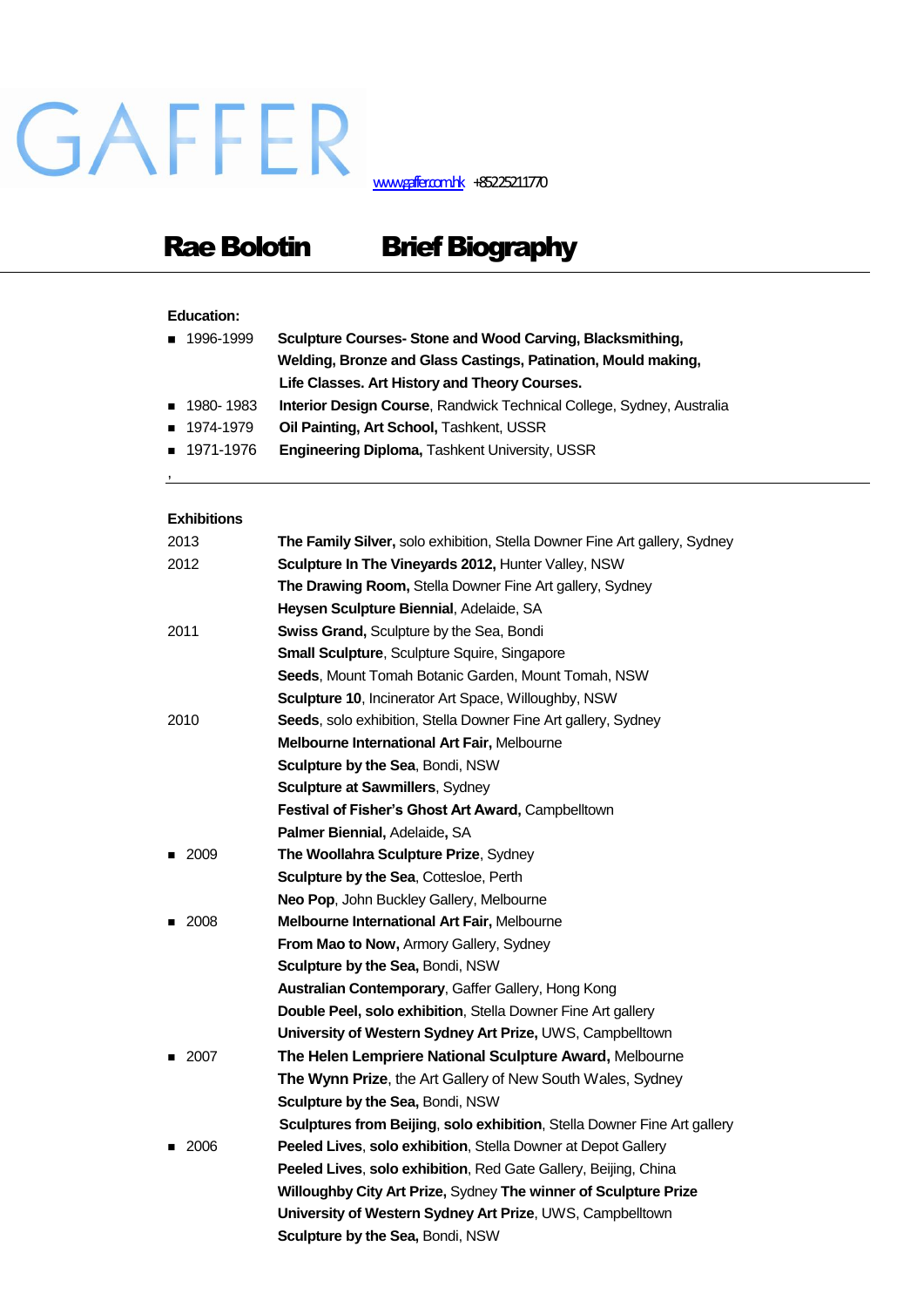| - 2005              | New Concrete Works, solo exhibition, Stella Downer Fine Art gallery                                           |
|---------------------|---------------------------------------------------------------------------------------------------------------|
|                     | AMP Sculpture 2005, Circular Quay, Sydney                                                                     |
|                     | Agri/culture, inaugural exhibition Hawkesbury Regional Gallery,                                               |
|                     | Metamorphosis and Materiality, Delmar Gallery, Sydney                                                         |
| $\blacksquare$ 2004 | Sculpture by the Sea, Bondi, NSW                                                                              |
|                     | University of Western Sydney Art Prize, UWS, Campbelltown                                                     |
|                     | Concrete Meanings, solo exhibition, The Sculpture Lab, Sydney                                                 |
|                     | <b>Willoughby City Art Prize, Sydney</b>                                                                      |
|                     | Sculpture in the Vines, Hunter Valley, NSW                                                                    |
|                     | <b>Sculpture 2004,</b> Stella Downer Fine Art, Sydney                                                         |
| 2003<br>▬           | Concrete Cider, solo exhibition, The Sculpture Lab, Sydney                                                    |
|                     | Sculpture from the Sea, Campbelltown City Bicentennial Art Gallery                                            |
|                     | Hazelhurst Regional Gallery, Manly Art Gallery                                                                |
|                     | Sculpture in the Vines, Hunter Valley, NSW                                                                    |
| 2002                | Annual 6" Miniature Sculpture Show, Defiance Gallery, Sydney                                                  |
|                     | The Woollahra Sculpture Prize, Sydney                                                                         |
|                     | Sculpture in the City, Martin Place, Sydney                                                                   |
|                     | The Age of Concrete, solo exhibition, Soho Galleries, Sydney                                                  |
|                     | <b>Sculpture 2002, Campbelltown City Bicentennial Art Gallery</b>                                             |
| 2001                | Small Wonders, Defiance and King Street Galleries, Sydney                                                     |
|                     | Animal Magic, Macquarie University Biological Museum, Sydney                                                  |
|                     | 2001 Waverley Art Prize, Sydney                                                                               |
|                     | Through the eyes of the artist - exhibit and keynote address, Concrete 2001<br>International Biennial, Perth, |
|                     | recipient of the 'Award for Excellence for Use of Concrete in Fine Art'                                       |
|                     | Bezalel Art Exhibition, Mary Place Gallery, Sydney                                                            |
|                     | Place, Stone; (two person show) Nowra Galleries, Nowra                                                        |
| 2000                | <b>Body Parts And Other Catastrophes Ewart Gallery, Sydney</b>                                                |
|                     | East Timor Benefit Exhibition, Sydney                                                                         |
|                     | <b>Ansett Golden Wing Lounge, Sydney Airport</b>                                                              |
| 1999                | Action, Time, Vision Soho Galleries, Sydney                                                                   |
|                     | <b>Exhibition 99 Nowra Galleries, Nowra</b>                                                                   |
|                     | <b>NSW Parliament House Exhibition Parliament House, Sydney</b>                                               |
| 1998                | Sculpture Celebration Ewart Gallery, Sydney                                                                   |
| 1996<br>■           | Prints & Sculpture Exhibition Ewart Gallery, Sydney                                                           |
| 1971-1979           | Various oil painting exhibitions, Tashkent, USSR                                                              |

#### **Commissions:**

| $\blacksquare$ 2011 | <b>Commission.</b> Hotel Okura, Macao                                |
|---------------------|----------------------------------------------------------------------|
| $\blacksquare$ 2007 | <b>Commission, The Diamond Building, Wu Si Plaza, Qingdao, China</b> |
|                     | <b>Commission, Zhongtian Building, Hangzhou, China</b>               |
|                     | ■ 2001 - 2010 Private and public commissions, Sydney, Australia      |

#### **Memberships: The National Association of Visual Arts** (**NAVA),**

#### **Publications:**

- Lynn Dwyer, **The Drawing Room**, Spectrum, SMH, June 2012
- Steve Meacham, **Autumn of the Arts**, SMH, 10 March, 2011
- Joyce Morgan, **Interview,** Spectrum, SMH, 23 October 2010